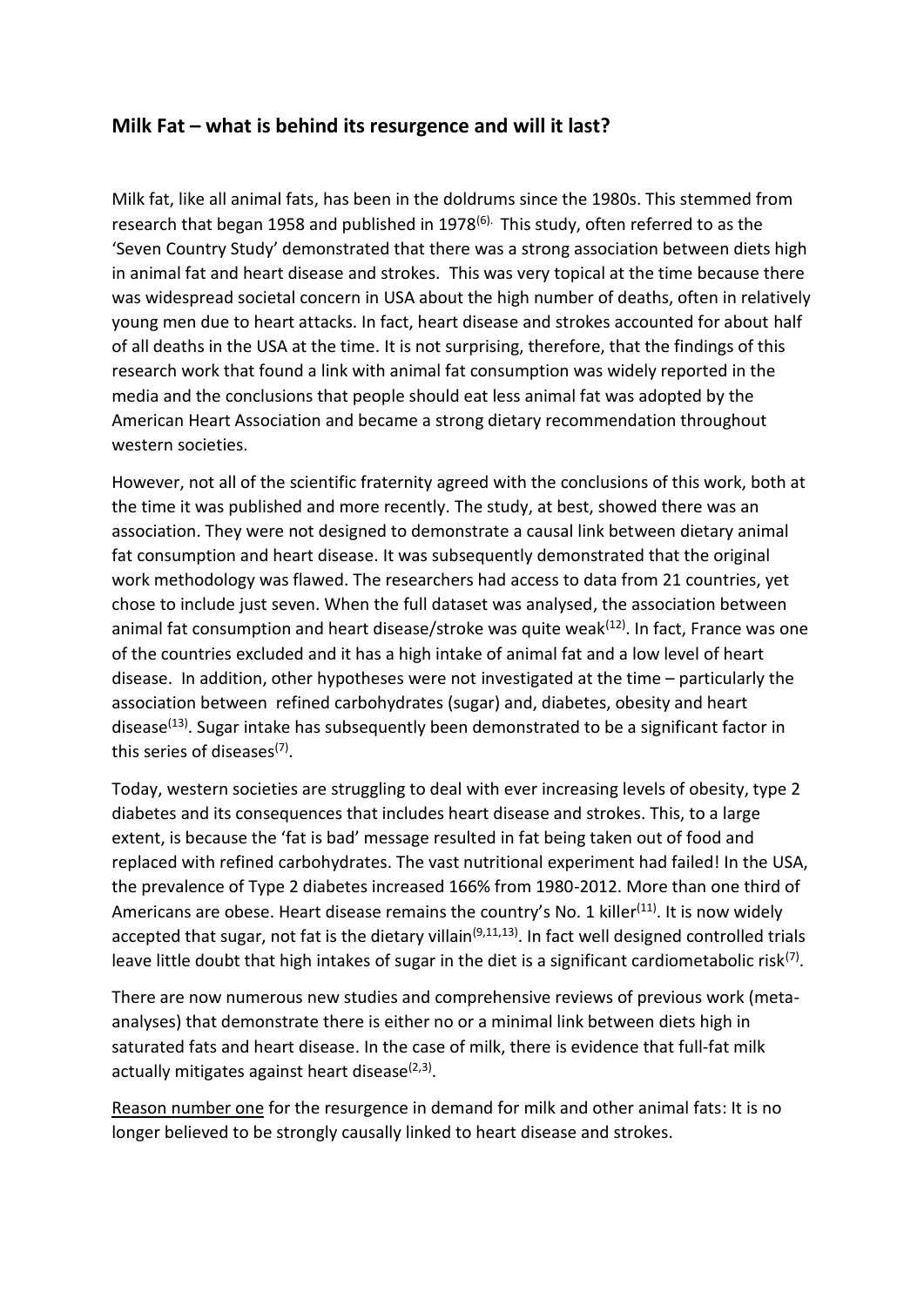The second reason, is that there has been a drive to return to more whole, unprocessed foods - foods that haven't had things added or subtracted from them during processing. The public want to know what they are eating and the simplest way to achieve this is to get back to eating more whole, unprocessed foods. Butter slots in here very well. Margarine, for years considered better than butter is processed and has additives and may contain harmful forms of transfats, problems butter doesn't have. Butter is replacing margarine and plant based oils in the kitchens around the world and in large food outlets like McDonalds<sup> $(4,8)$ </sup>.

The third reason for the resurgence in milk fat demand is that there is increased awareness about functional foods – foods that have a potentially positive effect on health beyond basic nutrition. There is an increasing awareness that milk products containing fat are functional foods. Milk fat is a very complex food and contains over 400 different fatty acids. It is relatively rich in conjugated linoleic acid, shown to provide protection against cancer, obesity, diabetes and hypertension. It also contains omega 3 fatty acids that may help protect against inflammation, cardiovascular disease, strokes, mental illness and arthritis. It is relatively high in the essential fat soluble vitamins A, D and  $K^{(1,5)}$ . Incidentally, milk from grass fed cows contains 2-2.5 times more conjugated linoleic acid and omega 3 than milk from predominantly grain-fed cattle $<sup>(1)</sup>$ .</sup>

The big question is; will this resurgence in milk fat popularity continue and by association, will the current increased demand and prices paid for milk fat remain long term? Trying to predict peoples eating preferences is a bit like trying to predict the weather. There are still lots of scientists and nutritionists in the western world who believe we should severely restrict intakes of animal fats. But the more we understand the interrelationship between animal fat and blood cholesterol profiles, and how these may or may not contribute to cardiovascular and other diseases the less support there seems to be for cutting out animal fats from our diets. A recent large scientific review, of controlled trials that looked at the effect of dairy fat on health, stated the following:

*"There is no apparent risk of potential harmful effects of dairy consumption, irrespective of the content of dairy fat, on a large array of cardiometabolic variables, including lipid-related risk factors, blood pressure, inflammation, insulin resistance, and vascular function. This suggests that the purported detrimental effects of saturated fatty acids on cardiometabolic health may in fact be nullified when they are consumed as part of complex food matrices such as those in cheese and other dairy foods." Advanced Nutrition 2016; 7: 1041-51(3)*

Another large cohort study of 15,000 adults aged 35-74 years concluded that eating dairy fat actually benefited our health:

*"Total and especially full-fat dairy food intakes are inversely and independently associated with metabolic syndrome in middle-aged and older adults, associations that seem to be mediated by dairy saturated fatty acids. Dietary recommendations to avoid full-fat dairy intake are not supported by our findings." J Nutr 2016; 146:81-9 (2)*

In summary, given the big questionmarks over the original antifat studies and the publishing of numerous, well designed studies showing minimal or even positive health effects of eating dairy fat, and the drive towards eating unprocessed whole foods that may have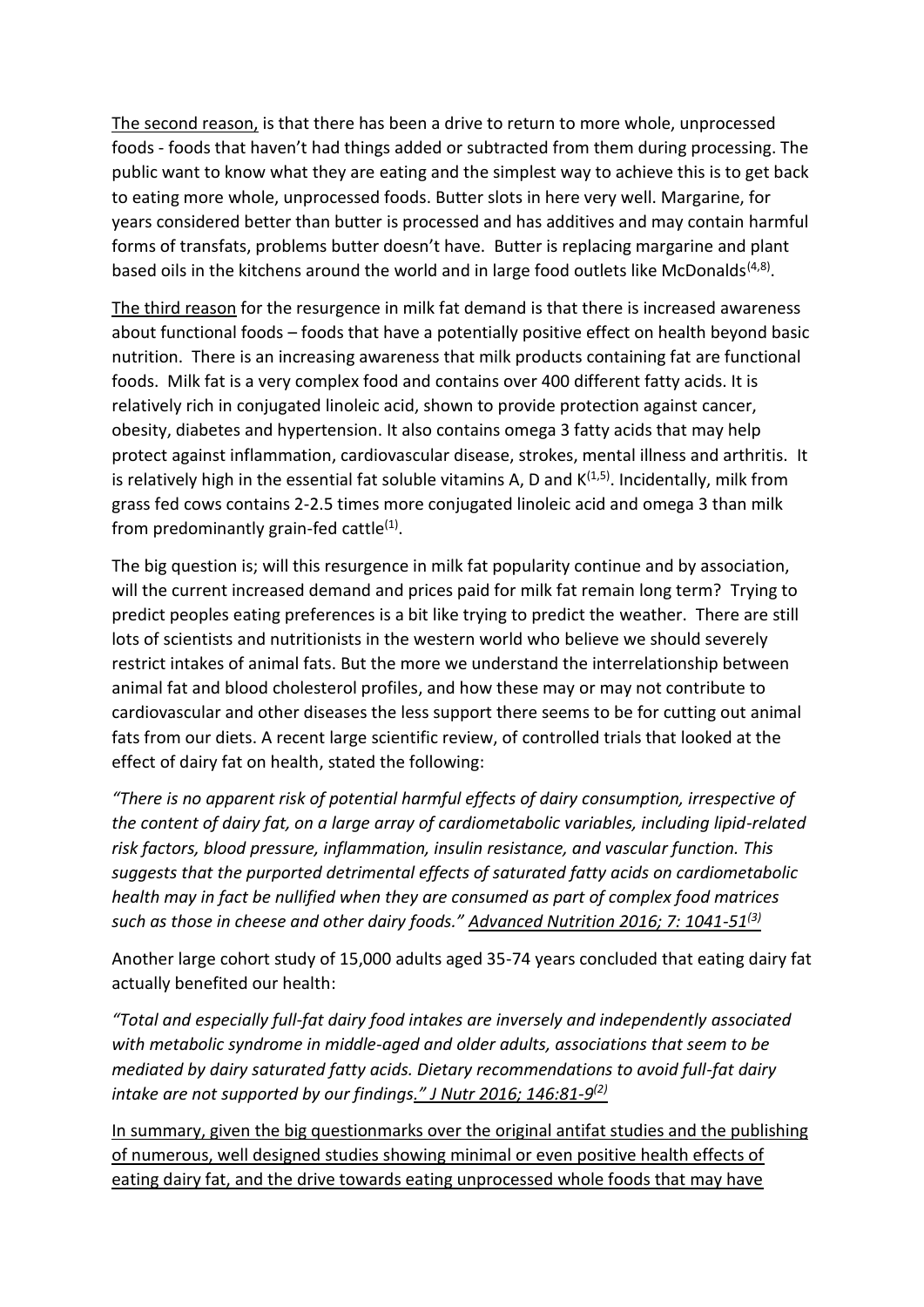functional properties, it is a reasonable conclusion that dairy fat demand will be strong for at least the medium term<sup>(4,10)</sup>.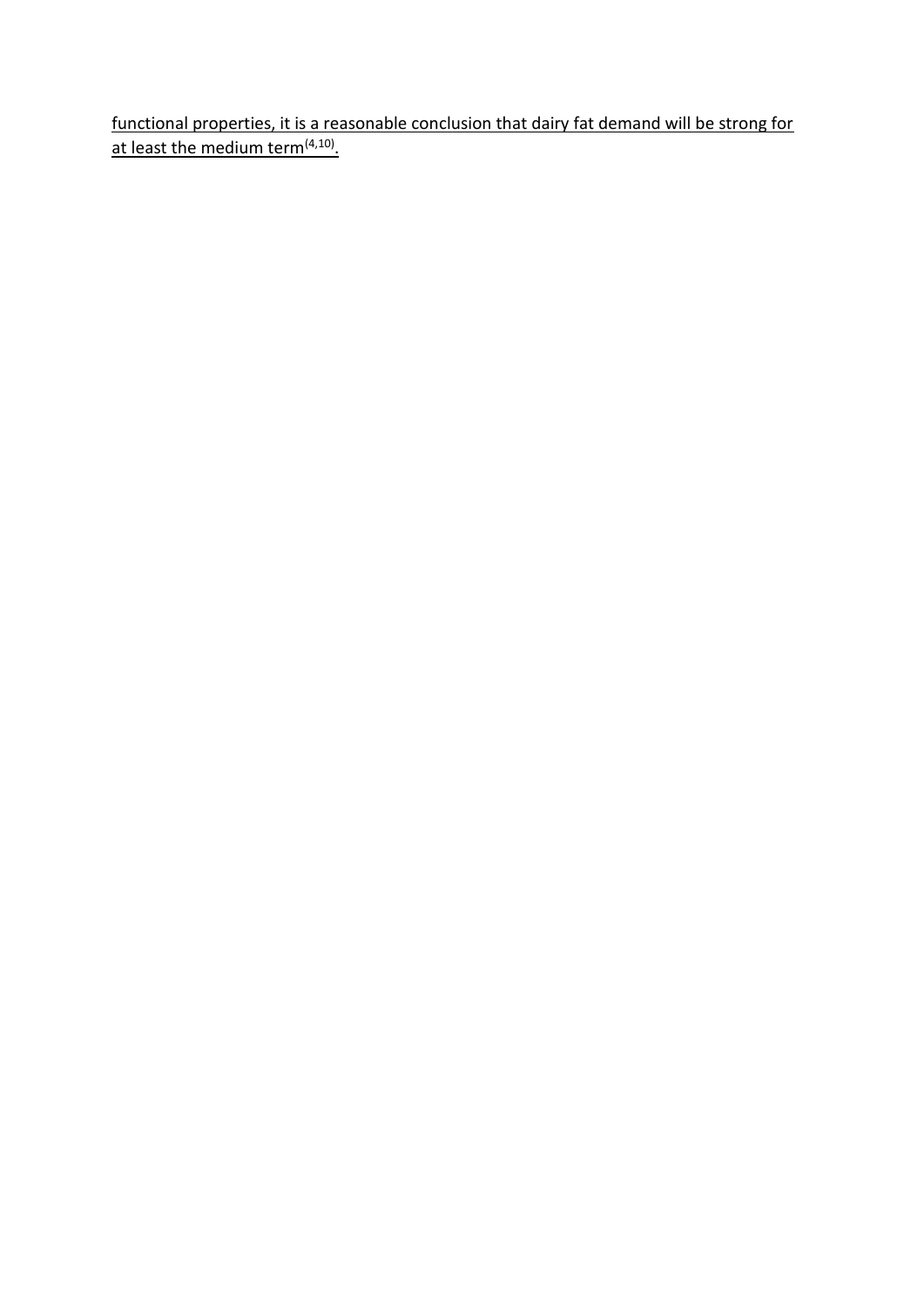## **How are milk fat and milk protein payments set?**

The milk price Fonterra farmers receive is based on the milk price manual which is used to calculate the value of milk protein and fat from prices received for the commodities sold at the Global Dairy Trade (GDT) auctions less costs. The relative value of milk fat (anhydrous milk fat, butter) to milk protein (skim milk powder) at these auctions is expressed as the VCR valued component ratio (VCR) and it is this VCR ratio that determines the relative value of milk fat and milk protein in the farm-gate milk price. If the VCR is less than 1, then 1kg of milk fat is worth less than 1kg of milk protein. If the VCR is greater than 1, then 1kg of milk fat is worth more than 1kg of milk protein.

The VCR used to calculate the farm-gate milk price is not just based on the previous year's GDT results. It is a three-year rolling average (Table 1). This 'rolling average' smooths out the peaks and troughs of changes to the component prices for milk fat and protein that can occur within and between years. It means that, if there is a significant shift in the relative value of fat and protein on the GDT, there is a lag before farmers see this reflected in the milk price – as illustrated in Table 1. The 3y rolling average VCR in this table is what was used to pay farmers for milk fat and protein in the 2017/18 season. It illustrates the lag phase as it is below the individual season VCR for the previous two seasons. The lag occurs both as the relative value of milk fat trends up and trends down. The 3y rolling average not only means the relative value of milk fat is slow to increase when there is an upward trend, but also it is slow to decrease when milk fat value declines.

| <b>Season milk produced</b>                 | <b>Individual season VCR</b> |  |  |  |
|---------------------------------------------|------------------------------|--|--|--|
| 2014/15                                     | 0.64                         |  |  |  |
| 2015/16                                     | 0.96                         |  |  |  |
| 2016/17                                     | 1.08                         |  |  |  |
| 3y rolling average<br>(Paid 2017/18 season) | 0.89                         |  |  |  |

Table 1: How individual season VCR makes up 3y rolling average

The graph illustrates how the individual season VCR and rolling average VCRs have changed over time. Apart from a blip for the 2010/11 year, the current value of fat versus protein as reflected in the individual season VCR hasn't been seen since the early 90s. The average 3y rolling average VCR for the five seasons (2009-20014) prior to the recent upswing was 0.46. The 3y rolling average VCR for the 2017-18 season is 0.89 – nearly double – i.e. the value of fat relative to protein has nearly doubled.

.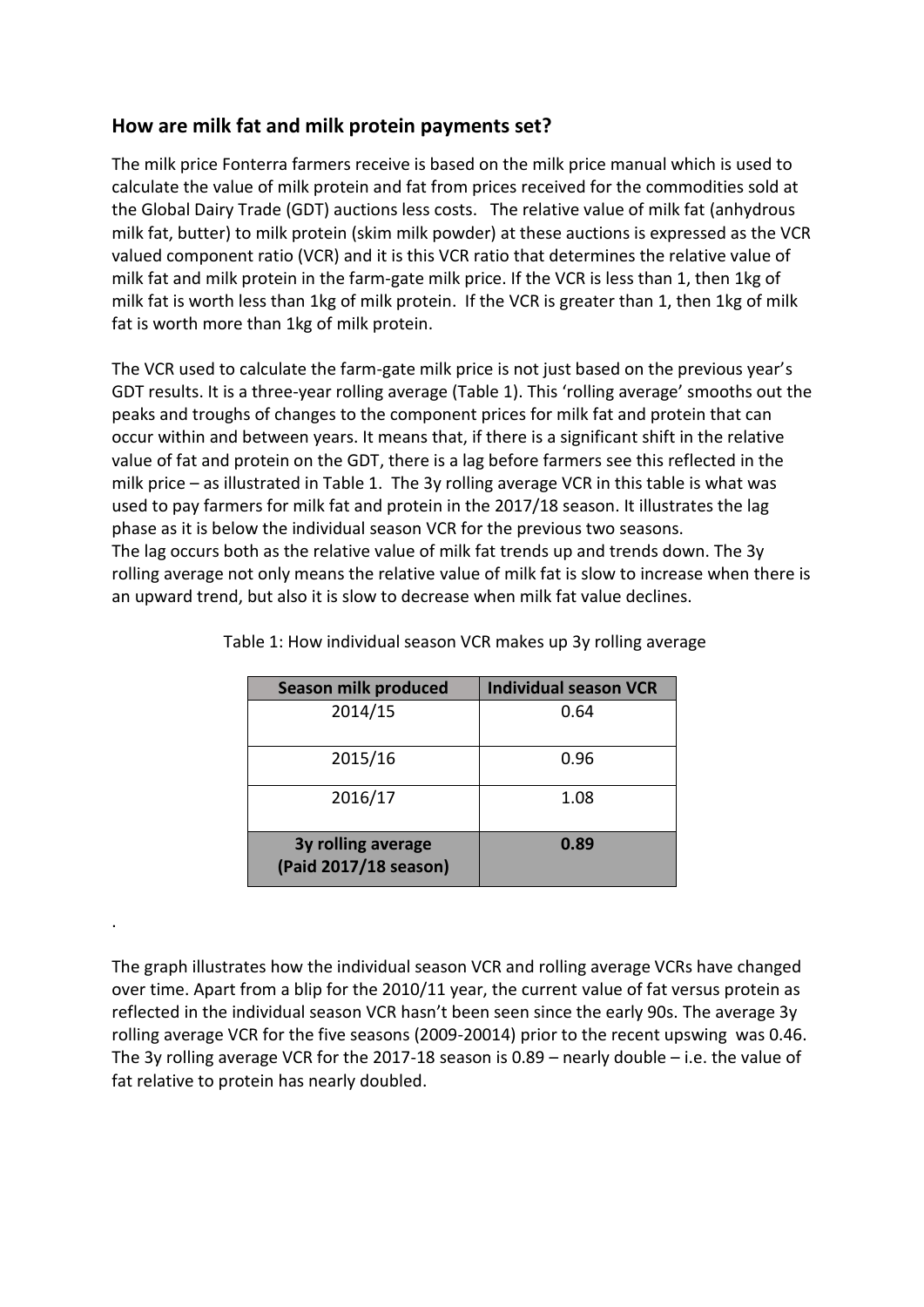

There is another factor that can contribute to the lag. This is the fact that the prices achieved at GDT aren't incorporated into the milk price until the product is shipped. The average time between a GDT auction and shipping is 3 months. If the relative prices of milk fat and milk protein are reasonably constant at consecutive GDT auctions, then this factor isn't an issue. However, if there is a rapid change, as occurred in the latter part of the 2016/17 season when milk fat prices increased significantly relative to protein, then this can have an affect. The prices achieved for fat products (AMF and butter) were much higher for the latter part of that season (from January 2017), whereas protein products like skim milk powder had been stagnant (see graph). . Given that the average time between when a product is sold at GDT and shipped is approximately 3 months, a lot of the product sold at the latter part of 2016/17 season when milk fat was high was not shipped and therefore not invoiced till after the financial year and therefore missed being incorporated into the VCR calculation for 2016-17 season. Instead it was incorporated into the VCR calculation for the 2017/18 season, therefore contributing to the lag.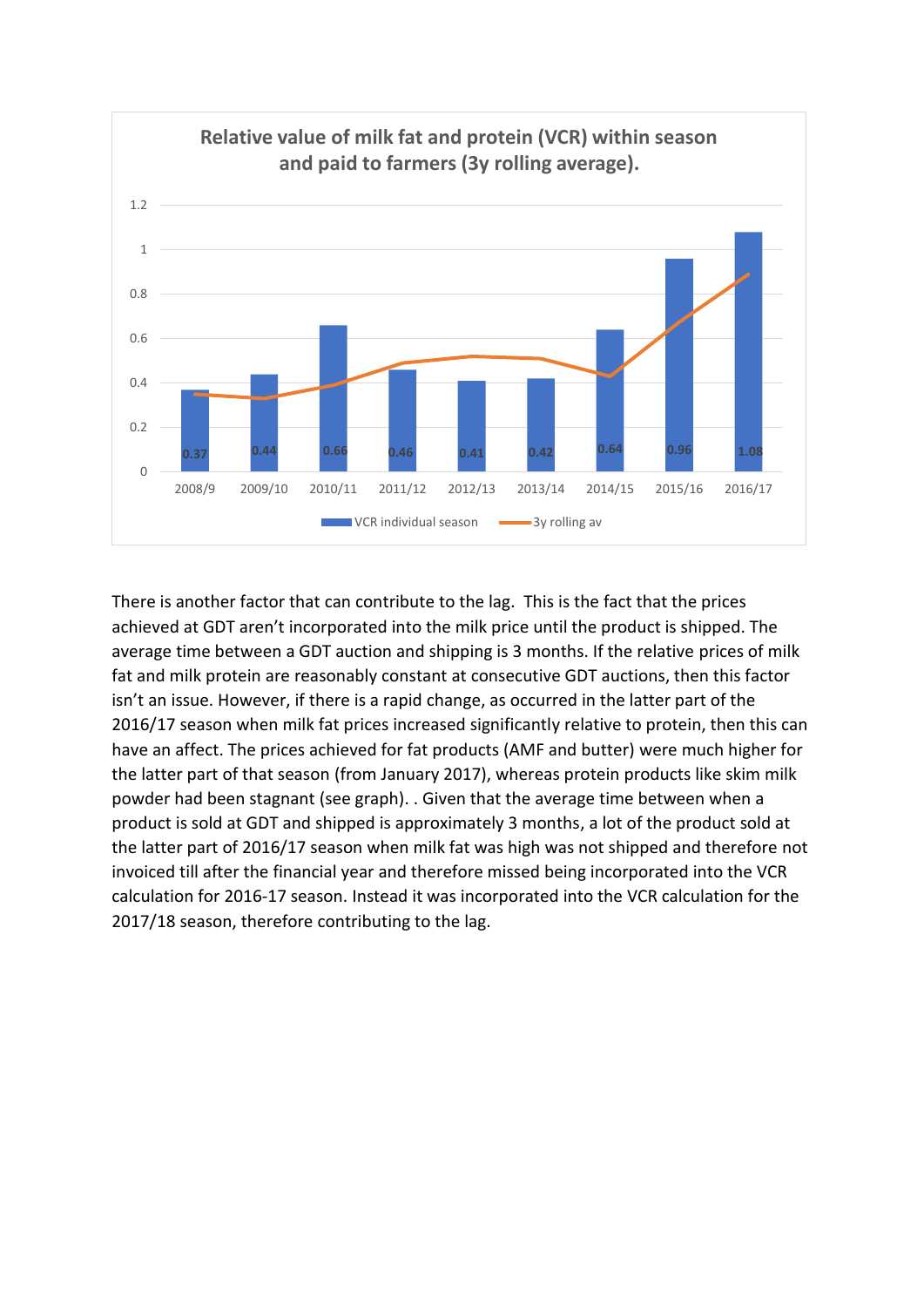

\*Fonterra Farmgate Milk Price Statement 2017

Other companies like Synlait and Westland Milk Products also work on a 3y rolling average for payment to farmers. However, the way milk component prices received by these companies feed into this rolling average may differ from Fonterra's.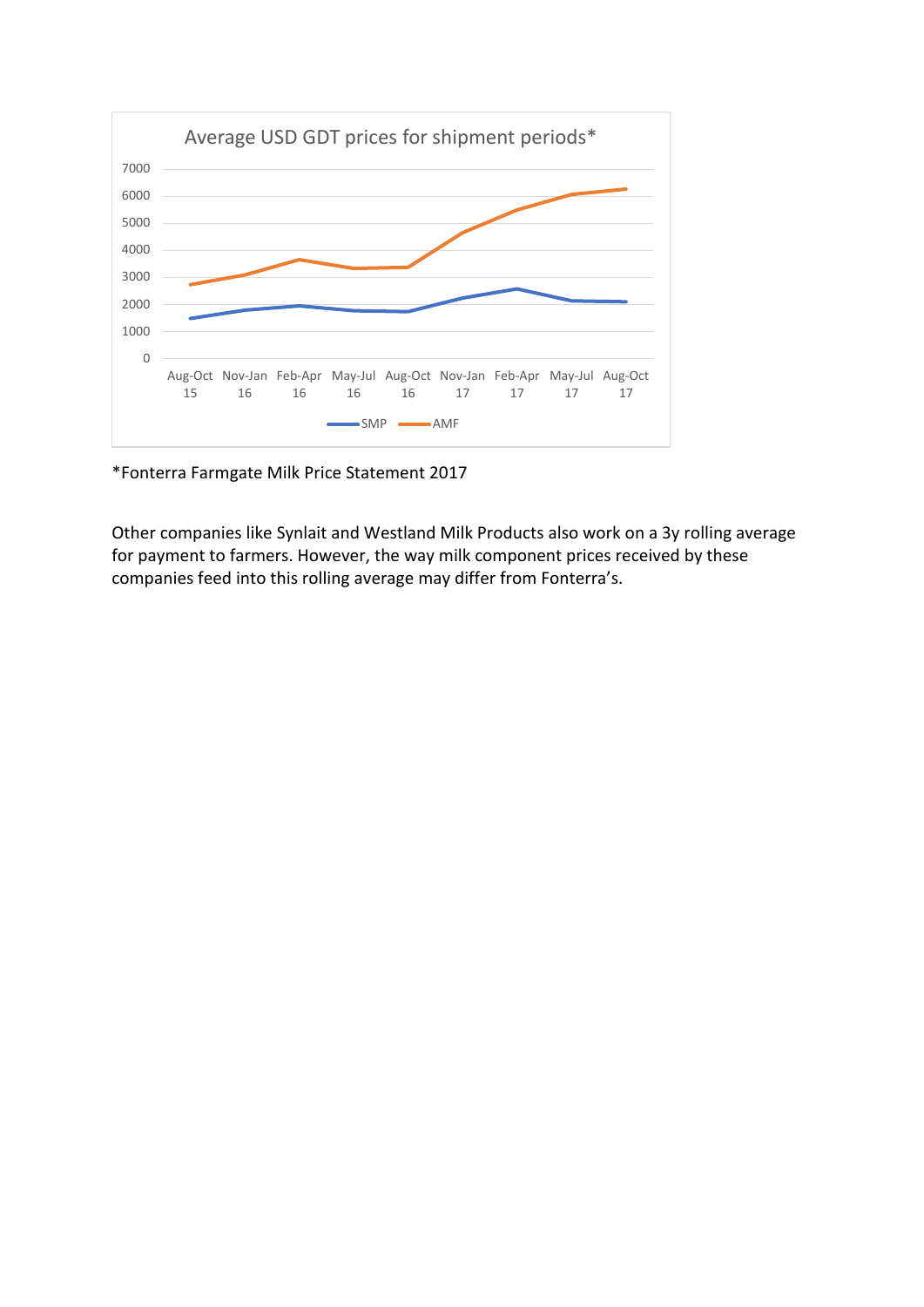## **How is the upswing in milk fat payment relative to milk protein affecting dairy farmer incomes?**

Between 2010 and 2015 the average value of milk fat was only slightly more than one third milk protein value (Fig1). Then came the literature questioning the science that said animal fat was bad for us. Today, Fonterra is paying almost parity for fat and protein. Next season (2018-19) a kg of fat will be earning suppliers significantly more than a kg of protein. As they say, fat is back. It has been 30-40 years since we last saw this.

Couple this with the fact that dairy cows produce more kgs of milk fat than milk protein in a season and the growing impact of fat on the milk income has become obvious (see figure 1).



**Fig 1:Relative fat and protein income for a Fonterra supplier producing company average milk** 

The ramifications of this resurgence in milk fat value are great. The impact as outlined above is based on a crossbred herd producing milk at the company average protein: fat ratio of 0.77, and 8.75% milk solids. Such milk will earn the company the average dollars per kg milk solids.

Every farmer will benefit from this resurgence in milk fat value, irrespective of cow breed or milk type because milk fat is such a large component of milk solids (1.2-1.5 times the quantity of milk protein).

However, some farmers will benefit more than others depending on how far their herd's milk constituents vary from the company average in terms of P:F ratio and milk solids percent (Table 2, Fig 2).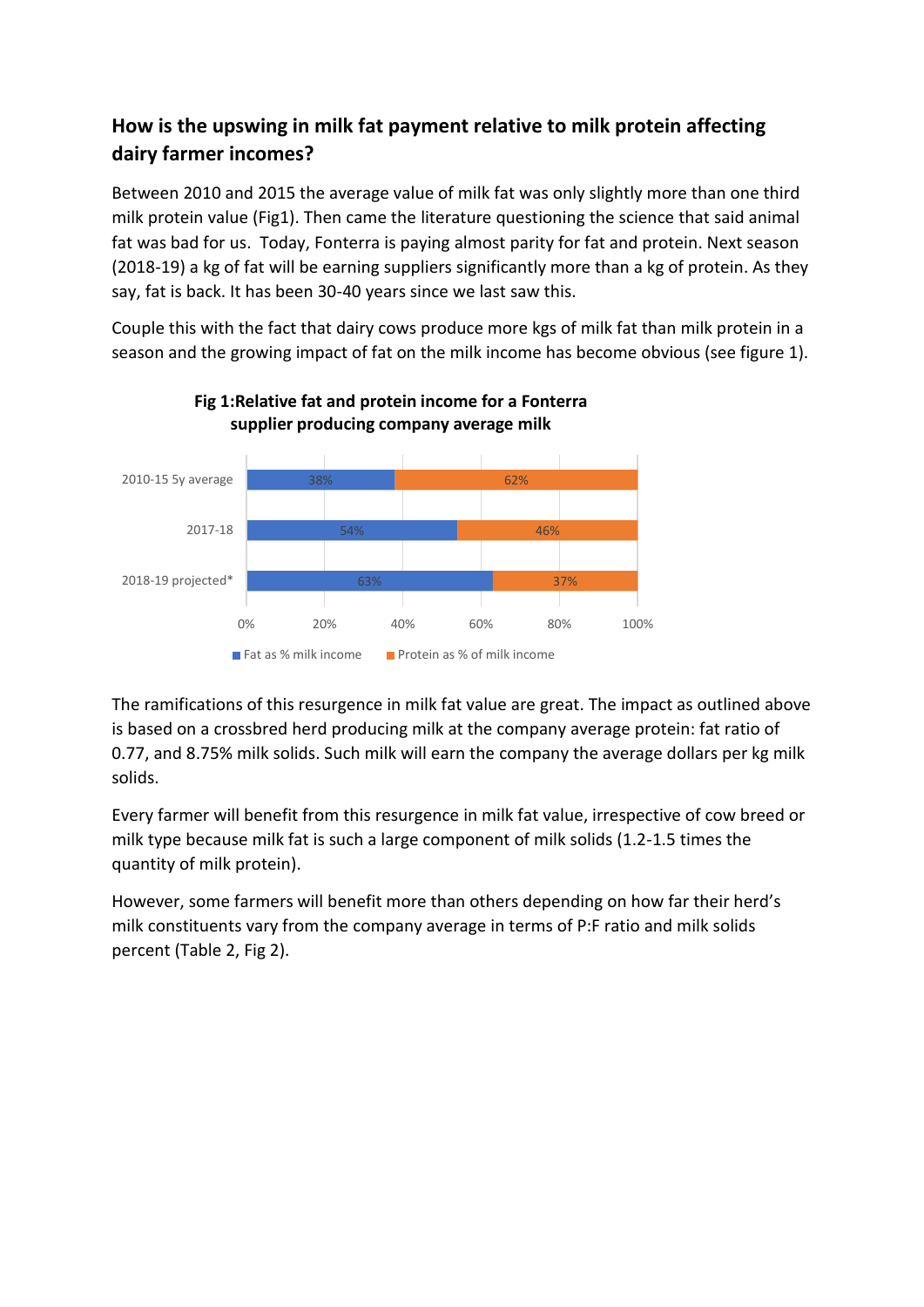**Table 2: Effect of milk of different composition on payment at average payout of \$6.55/kg MS**

| MS % | P: F | Season     | Protein   | Fat       | Volume      | $$$ per kg | Diff from |
|------|------|------------|-----------|-----------|-------------|------------|-----------|
|      |      |            | income/kg | income/kg | adjustment/ | milk       | Fonterra  |
|      |      |            | <b>MS</b> | <b>MS</b> | kg MS       | solids     | average   |
| 9.8% | 0.71 | $17 - 18$  | \$2.88    | \$3.66    | $+ $0.07$   | \$6.61     | $+ $0.06$ |
|      |      | $18 - 19*$ | \$2.30    | \$4.28    | $+50.07$    | \$6.65     | $+50.10$  |
| 7.4% | 0.80 | $17 - 18$  | \$3.09    | \$3.48    | $-50.06$    | \$6.51     | $-50.04$  |
|      |      | $18 - 19*$ | \$2.48    | \$4.05    | $-50.06$    | \$6.47     | $-50.08$  |

\*Projected as estimated from prices achieved for milk fat and skim milk powder at Global Dairy Trade auctions.



What this means is that in the 2017-18 season, concentrated milk with a lower P:F ratio (more fat/kg MS) will be paying \$0.10/kg MS more than dilute milk with a high P:F ratio (less fat/kg MS).

Next season, at the same payout as this season and with the projected increase in fat value relative to protein, the difference between these two types of milk will be about \$0.18/kg MS.

For the average NZ herd of 414 cows, producing 380 kg MS/cow, this difference equates to \$28,000.

The concentrated, low P:F ratio milk is typical of that produced by predominantly Jersey herds whereas the lower milk solids and high P:F ratio milk is typical of milk produced by predominantly Holstein-Friesian herds.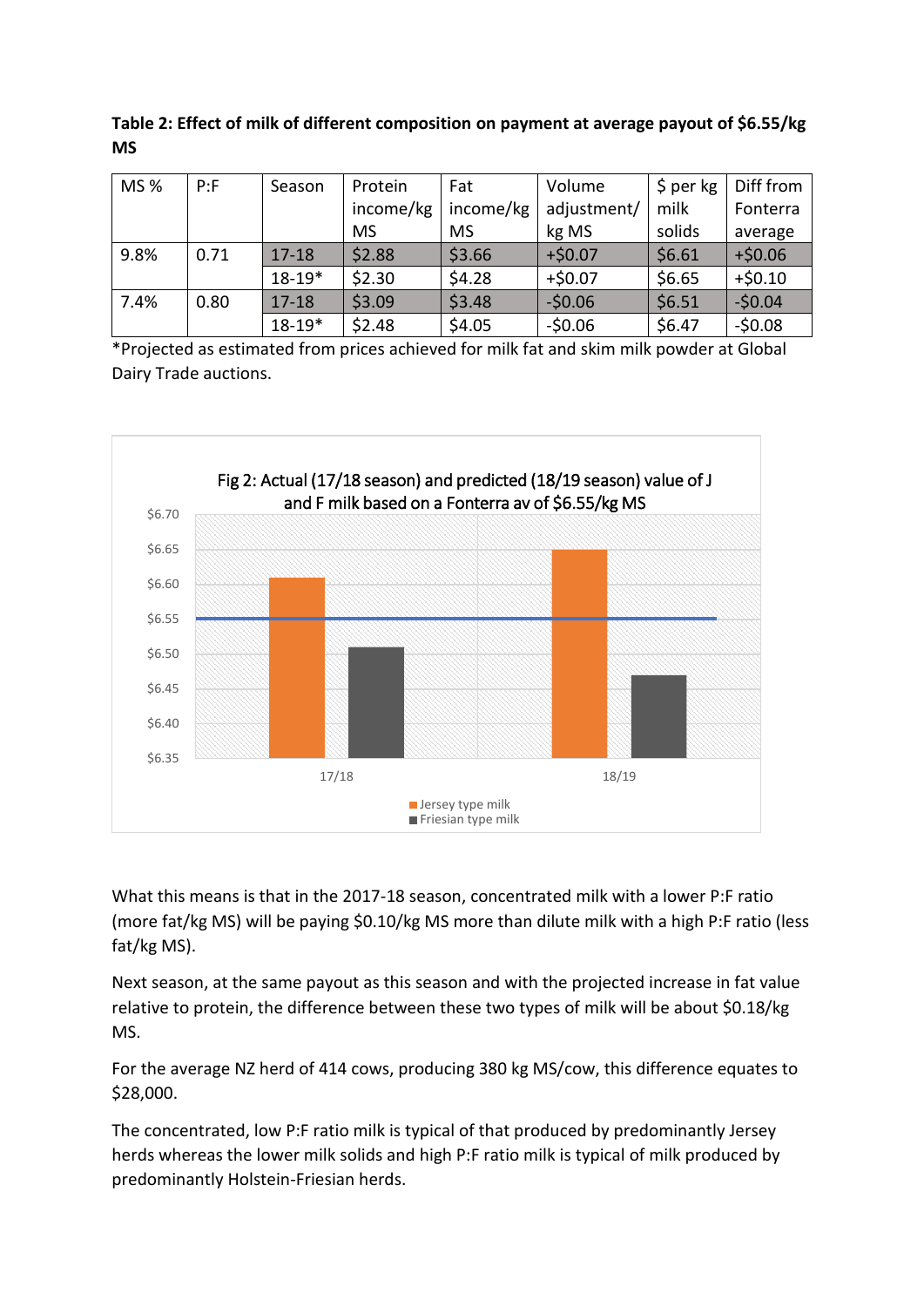Indications from industry commentators are that this strong value for milk fat is likely to be longterm. Fat is no longer considered bad for our health and Fonterra's Food Service division is experiencing unprecedented demand for fat-based products like cream, cream cheese and icecream.